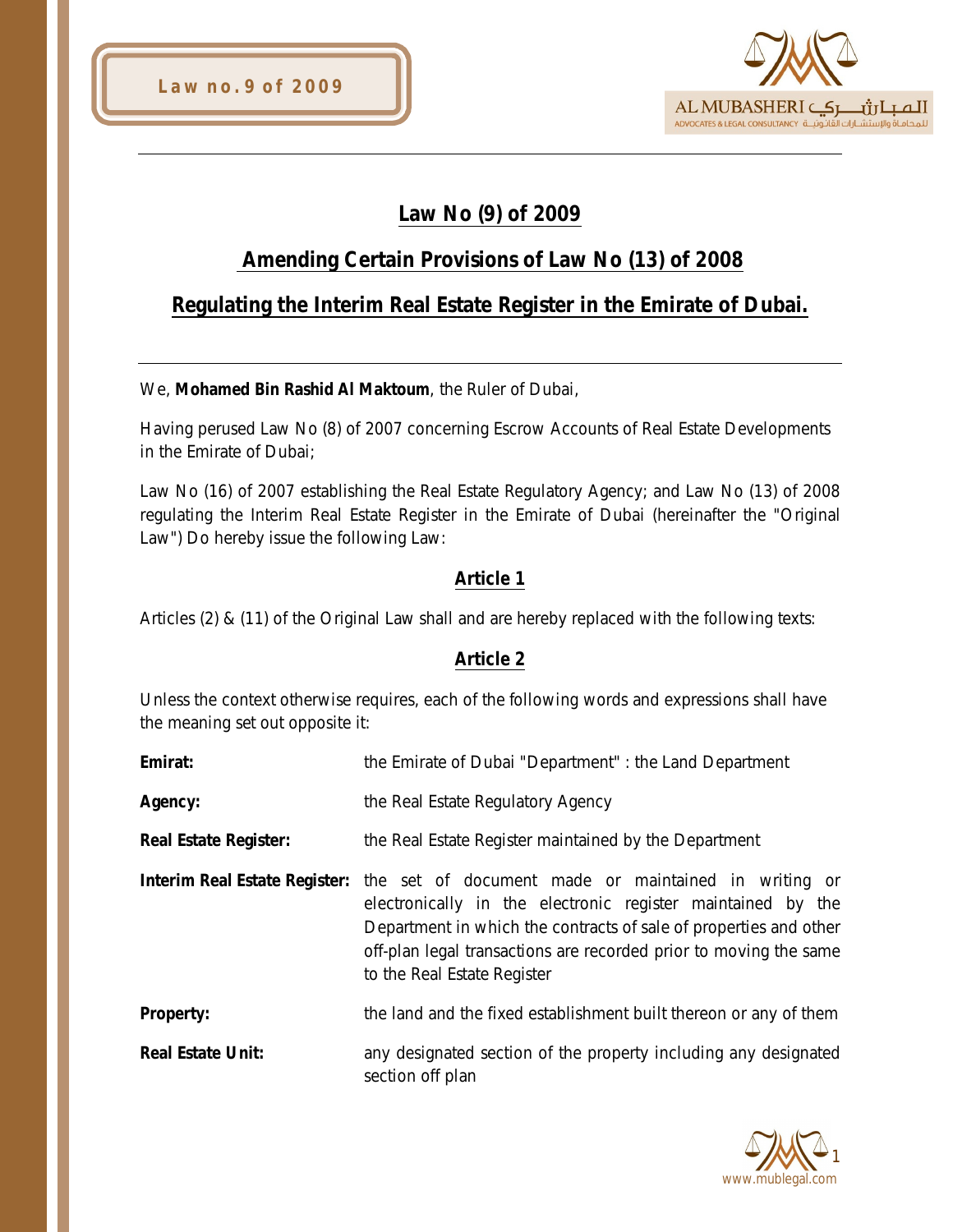| <b>Off-plan Sales:</b>        | the sale of designated real estate units whether off-plan or those<br>the construction thereof has not completed                                                                    |
|-------------------------------|-------------------------------------------------------------------------------------------------------------------------------------------------------------------------------------|
| <b>Master Developer:</b>      | whoever is licensed to carry on the business of real estate<br>development in the Emirate and sale of real estate units to third<br>parties                                         |
| Sub-Developer:                | whoever develops a part of a development belonging to a Master<br>Developer under an agreement between them                                                                         |
| <b>Broker:</b>                | whoever carries on the business of real estate brokerage in<br>accordance with Regulation No (85) of 2006 concerning the<br>Register of Real Estate Brokers in the Emirate of Dubai |
| <b>Concerned Authorities:</b> | the authorities having competence to license or register real<br>estate projects in the Emirate.                                                                                    |

#### **Article 11**

1. In the event the Purchaser shall be in default of any of the terms and conditions of the contract for the sale of a Real Estate Unit entered into with the Developer, the Developer must notify the Department of such default. Thereupon, the Department shall give the Purchaser, by hand, registered post or e-mail, a 30-day notice to fulfill his contractual obligations.

2. If at the end of the notice period stipulated in the preceding paragraph the Purchaser has not fulfilled his contractual obligations, the following provisions shall apply:

- a. in case the Developer has completed at least 80% of the project, the Developer may keep the full amounts paid and request the Purchaser to settle the remaining amount of the contract price. If this was not possible, the Developer may request that the property be auctioned in order to collect the remaining amounts due to it.
- b. in case the Developer has completed at least 60% of the project, the Developer may revoke the contract and deduct up to 40% of the purchase price of the Real Estate Unit stipulated in the contract.
- c. in case of projects where construction commended but did not reach 60%, the Developer may revoke the contract and deduct up to 25% of the purchase price of the Real Estate Unit stipulated in the contract;
- d. in case of projects whereat construction has not yet commenced for reasons beyond the Developer's control without any negligence or omission on its part,